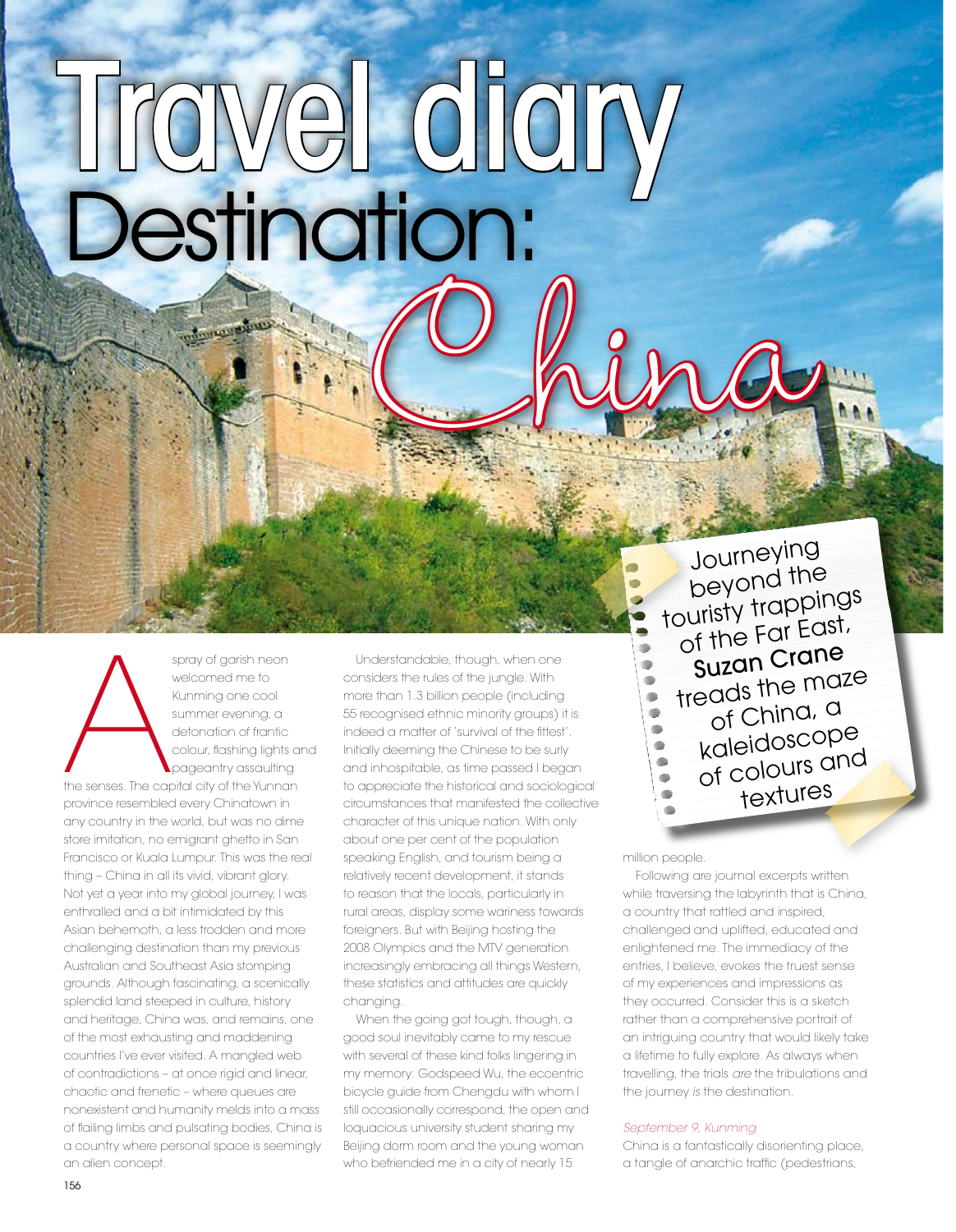

bicycles, cars, livestock), incomprehensible language barriers and undecipherable signage all contributing to the confusion. It is as alien to this Westerner as I appear to be to the multitudes who brazenly stare at me as though I were a circus freak. The simplest task can be an exercise in patience, resourcefulness and tenacity. And I am *never* without my trusty Mandarin-English phrasebook, an essential companion when venturing beyond the guesthouse. Yesterday an attempt to purchase facial cleanser at a large department store was a feat of gargantuan proportions. Try explaining "combination skin" to a clerk who smiles and nods, but clearly doesn't comprehend! Whew…exhausting!

Circumstances change suddenly, though, when travelling. The other day, while attempting to communicate with a salesperson – each of us painstakingly locating one word at a time in the phrasebook to assemble a basic sentence – a voice asked if I needed assistance. It came from a young Chinese man who subsequently helped me locate and fairly negotiate a price for my new digital camera. Later, I joined him and his friends for dinner (which cost me just over US\$1 dollar!) where I was the only Westerner in a group of nine Chinese, three Japanese and one Tibetan. Back at their guesthouse we busted loose, dancing to Chinese rock and American rap music.

Tibetan monastery and hot springs where traditionally-clad ethnic minorities (Yi, Mosu and others) go about their daily lives – shepherding herds of goats, horses, cows, water buffalo, mules; washing clothes and dishes in streams; hauling bushels of hay on their backs, oblivious to the demands of commercial tourism. The intermittent road is a serpentine affair that segues from pavement to a dirt path to a rocky brook.

#### *September 19, Transiting through Yunnan*

I don't know where I am and I'm not sure where I'm going. But, as usual, the journey surpasses the destination. Rows of corn and sunflowers reach to a sky that hugs capped mountains. Silver clouds hover over peaks like grey misty bonnets, wildflowers blooming amidst fields of iridescent green lakes. This is God's handiwork, a sharp contrast to man's handiwork evident in war-ravaged Cambodia and Laos. In the distance, a golden ray of sunshine infiltrates the cloudy veil while below a verdant valley boasts tiered plots of farmland intersected by a lone winding mountain road. I am, once again, the OFP (only foreign person) and alone seem to notice the pervasive lush beauty. The sun has completely abandoned us now and chill air caresses my face through the open window. I don't want to doze as I normally do on long bus journeys, not wanting to miss one single moment of this experience.

*September 23, Somewhere in Yunnan* A thousand rolls of film couldn't definitively capture the character-etched faces of the rural inhabitants. Nor could a snapshot paint an accurate picture of the colourful costumes donned by the region's ethnic minorities. And even if a photo could do justice to such folkloric charm, the privilege of owning that image is generally denied. The occasional tribal woman will acquiesce – but *only* for a price. Most Chinese appear old, and one wonders if it's premature ageing due to the physicality of their lives or if they just live long enough to showcase their distinctive visages.

#### *September 25, Still somewhere in Yunnan*

Since arriving, I have suffered conditions previously unimaginable. Travelling is tough, and embracing cultures requires serious compromise, but sanitary conditions here are diminishing to a point where I fear permanent constipation. Facilities range from squat toilets to a literal hole in the ground, with no privacy and stench only a sewer could love. Factor in the lack of decent coffee and the vile cigarettes I'm smoking (I know – good opportunity to quit!), my system has gone into shock.

#### *September 27, Somewhere in Sichuan*

Contemplation of China's allure is persistently interrupted by the revolting sound of phlegm emission. A saying that roughly translated means "It's better out than in" is a philosophy to

#### *September 12, Dali*

Dali is a quaint village with aggressive vendors, so today I learned to say "Do not touch me" in Mandarin. Inexplicably eliciting strange reactions, I later discovered that I was bellowing "I want a friend!" to the incredulous locals. Mandarin is a difficult tonal language with many similar

words, but this was by far my most amusing faux pas to date!

#### *September 14, Lijiang*

My chopsticks slipped and food dropped from my mouth while dining at a family restaurant this evening. Witnessing this minor accident, "Mama" ran to the table and tried to feed me herself, lest I starve to death!

#### *September 17, Lugu Hu*

Unfortunately, the tribal people in this picturesque village exist for 'show'. More authenticity is visible around the nearby